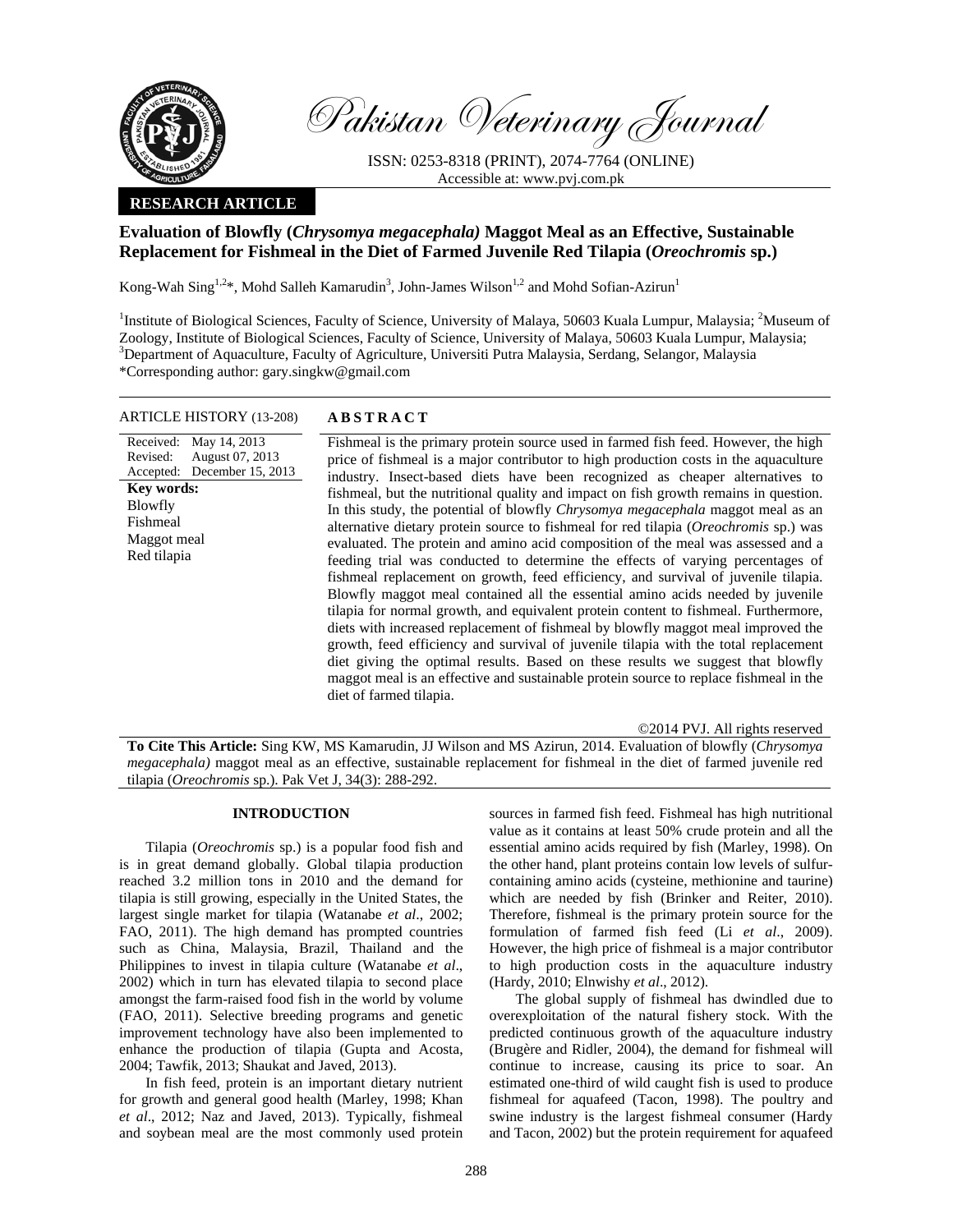is much higher than for livestock feed. The increasing demand for fishmeal (Tacon and Metian, 2008) has placed the pelagic fishes, which are the major source of fishmeal, in endangered status. The rapid growth of the aquaculture industry has changed fish capture patterns from large piscivorous fishes to smaller invertebrates and planktivorous fishes but this has not alleviated the pressure on wild fisheries stocks (Pauly *et al*., 1998). This clearly presents a threat to marine ecosystems as well as a constraint to the long-term growth of the aquaculture industry itself.

It is, therefore, crucial that alternative protein sources be found to reduce feed costs, and to make aquaculture a viable, sustainable and attractive venture (Millamena, 2002; Richard *et al*., 2011). An alternative protein source should be easy to obtain and be obtainable in sufficient quantities to meet demand. Additionally, the amino acids derived from the alternative protein source should meet the basic amino acid requirements of fish. The palatability of the protein source should be equivalent to fishmeal to avoid rejection by the fish.

Insect-based diets have been recognized as one of the cheaper alternatives to fishmeal. Insects such as the mealworm beetle (*Tenebrio molitor*) and the house fly (*Musca domestica*) have been studied as alternative protein sources in fish diets with promising results (Ng *et al*., 2001; Zuidhof *et al*., 2003; Ogunji *et al*., 2008). Furthermore, in the wild, insect larvae are the natural food sources for many animals including some fish (Srivastava *et al*., 2009). Blowfly (*Chrysomya megacephala*) maggots can be found on decomposing carcasses and use enzymes to convert the tissues into a form of protein which they then can easily absorb.

This study aimed to evaluate the potential of blowfly maggots as an alternative dietary protein source for red tilapia by substituting blowfly maggot meal with fishmeal in a variety of experimental diets. The protein and amino acid composition of the diets was assessed and a feeding trial determined the effects of the diets on growth, feed efficiency and survival of the fish.

#### **MATERIALS AND METHODS**

**Blowfly maggot meal preparation:** Adult *C. megacephala* were collected from a local wet market (Petaling Jaya, Selangor, Malaysia) and kept in culture. Fresh beef liver was used as an egg-collecting medium. Maggots hatching from eggs over 4 days were killed with hot water, sieved, and oven dried at 100˚C for 24 h before being ground into fine powder.

The protein content of blowfly maggot meal was determined using semi-micro Kjeldahl method (Helrich, 1990). Briefly, 12 ml of concentrated  $H_2SO_4$  was used to digest 0.1 g of maggot powder for 1 h at 400˚C in a fume hood using a BÜCHI Labortechnik K-435 digester. The digested product was distilled with NaOH for 5 min on an automatic rapid steam distillation machine (Gerhardt Vapodest 20). Crude protein content was estimated by multiplying the percentage nitrogen value with 6.25.

To determine amino acid composition, blowfly maggot meal was hydrolyzed with 6 N HCl at 100˚C for 24 h. Amino acids were derivatized with phenylisothiocyanate to produce phenylthiocarbamyl amino acid derivatives. An internal standard containing a known amount of 17 common free amino acids was added to the hydrolyzed sample before filtering through a 0.2 µm cellulose nitrate membrane. A reagent containing methanol, phenylisothiocyanate, triethylamine and  $H_2O$  in the ratio 7: 1: 1: 1 was allowed to react with the filtered sample for 20 min. This was followed by vacuum drying for 30 min. The sample was then dissolved in 0.1 M ammonium acetate (pH 6.5) before filtering (Merck Millipore Ltd.). 20 µl of sample was injected into a reversed-phase (Purospher STAR RP-18) column (5 mm) in a high performance liquid chromatography system (JASCO Md 2010) and monitored by UV absorption (Waters PicoTag). The chromatographic peak areas were identified and quantified. The composition of each amino acid in the sample was calculated by dividing the peak area of each by the internal standard in the chromatogram. This value is then multiplied by the total amount of internal standard added to the original sample.

Note that asparagine and glutamine are converted to aspartic acid and glutamic acid by acid hydrolysis so the values presented are for these molecules (Jabir *et al*., 2012).

**Experimental diets:** Prior to formulation of the experimental diets, the proximate nutrient composition of fishmeal (obtained from Faculty of Agriculture, Universiti Putra Malaysia) and maggot meal was determined (following AOAC, 1990). Comparatively, maggot meal contains higher crude lipid and gross energy than fish meal (Table 1). Five experimental diets: a control diet (M0) containing fishmeal and no maggot meal and four diets with increasing levels of substitution of fishmeal by blowfly maggot meal were designed using feed formulation software (WinFeed v2.83, WinFeed Limited, Cambridge, UK). The diets were designed to contain approximately  $30.0\%$  of crude protein and  $20.0 \text{ kJg}^{-1}$ gross energy (Table 2).

The diets were produced using a laboratory scale single screw extruder (Brabender KE19) from ingredients ground into fine powder, dried at 50˚C for 12 h, sealed and stored at room temperature until use. Proximate nutrient composition analysis of the experimental diets followed AOAC (1990).

**Feeding trial:** Juvenile red tilapia were supplied by a local hatchery and quarantined for a week before the feeding trial. All fish were fasted for 24 h at the beginning of the trial and body weights were measured individually. Ten juveniles were randomly stocked into a glass tank (60  $\times$  30  $\times$  30 cm) equipped with a closed recirculation water system. Three tanks were set up for each experimental diet. Fish were kept in a natural photoperiod regime and the water temperature was  $25\pm1.8^{\circ}$ C. The fish were fed twice daily for 60 days, at 0800 and 1600, at a daily feeding rate of 5% body weight.

At the end of the feeding trial, fish were fasted for 24 h before the final body weight was recorded. Specific growth rate (SGR), feed conversion ratio (FCR) and protein efficiency ratio (PER) were calculated as:

 $SGR = ((ln (Final body weight) – ln (Initial body weight))$ /number of days) X 100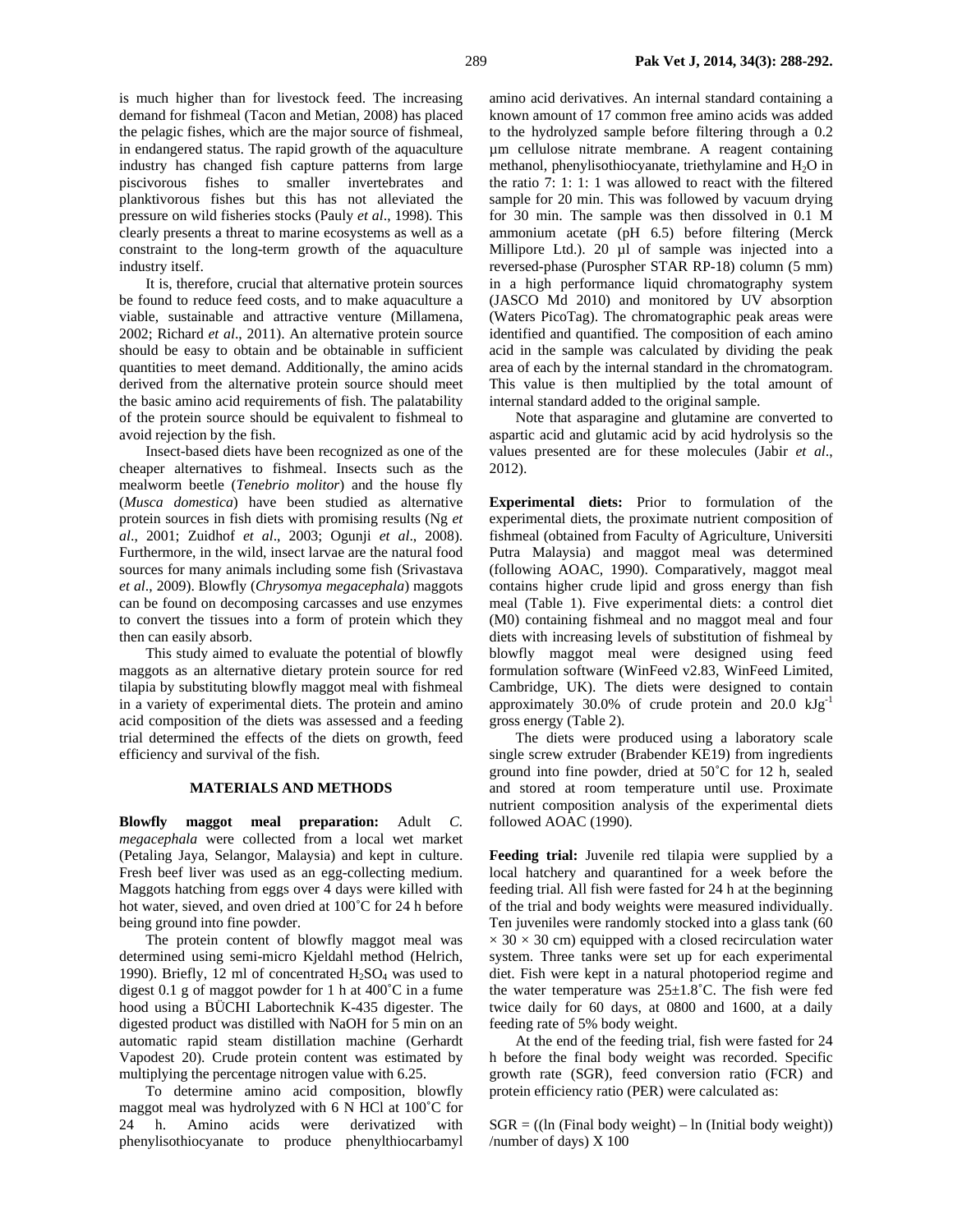**Table 1:** Proximate nutrient composition analysis of Menhaden fishmeal and blowfly maggot meal

| Composition                 | Menhaden | Blowfly maggot |
|-----------------------------|----------|----------------|
| $(g \ kg1)$                 | fishmeal | meal           |
| Crude protein               | 587.0    | 555.0          |
| Crude carbohydrate          | N.A.     | 7.5            |
| Crude lipid                 | 96.0     | 254.0          |
| Ash                         | 190.0    | 13.0           |
| Fiber                       | 9.0      | 59.0           |
| Gross energy (k  $g^{-1}$ ) | 16.6     | 20.1           |

N. A. – Not available

**Table 2:** Composition of experimental diets

|                                | M0    | M25   | M50   | M75   | M100  |
|--------------------------------|-------|-------|-------|-------|-------|
| Ingredients (g $kg-1$ )        |       |       |       |       |       |
| Fish meal                      | 300   | 225   | 150   | 75    | 0     |
| Maggot meal                    | 0     | 75    | 150   | 225   | 300   |
| Proximate Composition (g kg-1) |       |       |       |       |       |
| Crude protein                  | 295.0 | 310.0 | 292.0 | 295.0 | 311.0 |
| *Crude lipid                   | 100   | 101   | 103   | 105   | 107   |
| *Fiber                         | 37.0  | 40.0  | 44.0  | 48.0  | 52.0  |
| Gross energy (k  $g^{-1}$ )    | 21.8  | 20.8  | 19.7  | 19.9  | 20.0  |
| Essential amino acid (%)       |       |       |       |       |       |
| Arginine                       |       |       |       |       | 1.02  |
| Histidine                      |       |       |       |       | 0.75  |
| Isoleucine                     |       |       |       |       | ЫI    |
| Leucine                        |       |       |       |       | 1.47  |
| Lysine                         |       |       |       |       | 1.59  |
| Methionine                     |       |       |       |       | 0.63  |
| Phenylalanine                  |       |       |       |       | 0.87  |
| Threonine                      |       |       |       |       | .4    |
| Valine                         |       |       |       |       | 1.05  |

\* Value obtained with WinFeed v2.83.

**Table 3:** Crude protein (%) and amino acid composition of blowfly maggot meal (n=4) produced from maggots harvested 1-4 days after hatching.

| Blowfly maggot                              |                                         | $\overline{2}$              | 3                                                    | 4                                                    |
|---------------------------------------------|-----------------------------------------|-----------------------------|------------------------------------------------------|------------------------------------------------------|
| harvesting interval                         |                                         |                             |                                                      |                                                      |
| (day after hatching)                        |                                         |                             |                                                      |                                                      |
| Protein concentration 55.0±2.6 <sup>a</sup> |                                         | $56.2 \pm 0.4$ <sup>a</sup> | $54.0 \pm 1.5^{ab}$                                  | $52.4 \pm 0.2^b$                                     |
| Arginine*                                   | $3.4 \pm 0.5^a$                         | $2.7 \pm 0.0^{ab}$          | $2.2 \pm 0.2^b$                                      | $2.6 \pm 0.4^b$                                      |
| Histidine*                                  | $2.5 \pm 0.3^a$                         | $1.4 \pm 0.0^b$             | $1.5 \pm 0.0^b$                                      | $1.5 \pm 0.1^b$                                      |
| Isoleucine*                                 | $3.7 \pm 0.3^a$                         | $1.9 \pm 0.0^{\circ}$       | $1.9 \pm 0.0^b$                                      | $2.1 \pm 0.2^b$                                      |
| Leucine*                                    | $4.9 \pm 0.0^a$                         | $3.4 \pm 0.0^b$             | $3.5 \pm 0.1^b$                                      | $3.7 \pm 0.4^b$                                      |
| Lysine*                                     | $5.3 \pm 0.3$ <sup>a</sup>              | 4.1 $\pm$ 0.2 <sup>b</sup>  | $4.4 \pm 0.2^{bc}$                                   | $4.6 \pm 0.4$ <sup>c</sup>                           |
| Methionine*                                 | $2.1 \pm 0.5^a$                         | $1.2 \pm 0.0^b$             | $1.3 \pm 0.0^{\circ}$                                | $1.5 \pm 0.1^b$                                      |
| Phenylalanine*                              | $2.9 \pm 0.4$ <sup>ab</sup>             | $2.5 \pm 0.0^a$             | $3.2 \pm 0.0^{\rm b}$                                | $4.0\pm0.4$ <sup>c</sup>                             |
| Threonine*                                  | $4.7 \pm 0.1$ <sup>a</sup>              | $2.7 \pm 0.0^b$             | $2.3 \pm 0.2^b$                                      | $2.3 \pm 0.3^b$                                      |
| Valine*                                     | $3.5 \pm 0.3^a$                         | $2.3 \pm 0.0^b$             | $2.4 \pm 0.1^b$                                      | $2.6 \pm 0.3^b$                                      |
| Alanine                                     | $3.9 \pm 0.1$ <sup>a</sup>              | $3.1 \pm 0.1^b$             | $2.8 \pm 0.1^b$                                      | $2.8 \pm 0.3^b$                                      |
| Aspartic acid                               | $12.1 \pm 2.2^a$                        | $10±0.0^a$                  | $10.7 \pm 1.9^a$                                     | $12.1 \pm 2.4^a$                                     |
| Cystine                                     | $2.9 \pm 2.9^a$                         | $0.2 \pm 0.0^a$             | $0.1 \pm 0.0^a$                                      | $0.1 \pm 0.0^a$                                      |
| Glutamic acid                               | $15.7 \pm 1.6^a$                        | $13.2 \pm 1.6^a$            | $13.8 \pm 1.4^a$                                     | $14.4 \pm 2.0^a$                                     |
| Glycine                                     | $3.2 \pm 0.0^a$                         | $2.4 \pm 0.0^{\circ}$       | $2.4 \pm 0.0^b$                                      | $2.3 \pm 0.2^b$                                      |
| Proline                                     | $3.7 \pm 0.6^a$                         | $2.0 \pm 0.1^b$             | $2.0 \pm 0.1$ <sup>b</sup>                           | $2.2 \pm 0.2^b$                                      |
| Serine                                      | $2.9 \pm 0.2$ <sup>a</sup>              | $2.0 \pm 0.0^b$             | $2.0 \pm 0.1$ <sup>b</sup>                           | $2.2 \pm 0.2^b$                                      |
| Tyrosine<br>$\mathbf{r}$                    | $3.2 \pm 0.5^{\circ}$<br>$\overline{a}$ | $1.8 \pm 0.0^{\circ}$<br>.  | $2.9 \pm 0.0^a$<br>$\overline{\phantom{a}}$<br>- - - | $4.2\pm0.4$ <sup>c</sup><br>$\overline{\phantom{a}}$ |

\*Essential amino acid. Mean±SD within a row followed by different letters are significantly different (P<0.05).

 $FCR = Total feed intake (g) / (Final body weight - Initial)$ body weight) (g)

PER = (Final body weight – Initial body weight) (g)  $\ell$ Total protein intake (g)

Survival was calculated as follows:

Survival rate  $=$  (number of fish alive at end of feeding trial / number of fish at beginning of feeding trial) X 100

All the data were recorded as mean±SD and were subjected to one-way analysis of variance (ANOVA). All percentage data were arcsine transformed prior to analysis. The differences among means were analyzed using Duncan's multiple range test.

#### **RESULTS**

**Crude protein and amino acid composition of blowfly maggot meal:** Blowfly maggot meal derived from maggots harvested 1 day after hatching had the highest concentration of amino acids compared to the other meals, but all were very similar (all differing by  $\langle 2.0\%$ ), with the exception of cystine (Table 3). Crude protein concentration was also very similar (average 54.4%) (Table 3).

**Growth, feed efficiency and survival of juvenile red tilapia:** The initial body weights of the juvenile red tilapia were all similar  $(\sim 3.00 \text{ g})$  (Table 4). The final body weight, weight gain and SGR, measured at the end of the 60 days trial, showed a direct relationship with the percentage of maggot meal in the experimental diet (Table 4), with the largest values found in the fish fed with the M100 diet (i.e. 100% maggot meal, no fishmeal). Fish fed on the M100 diet also showed the best (lowest) FCR (1.34) and (highest) PER (0.30), although there were no significant differences among the experimental diets for these measures (Table 4). The highest survival rate was also observed for tilapia fed the M100 diet but no significant differences (P>0.05) were observed among the treatments due to large standard deviations.

#### **DISCUSSION**

Fishmeal is an important protein source in aquafeed. The cost of fish farming is expected to rise as the demand for fishmeal increases while its availability is likely to remain constant or decrease. Various studies have been conducted with sustainable alternative protein sources to determine their effects on fish growth (Silva *et al*., 2010; Cabral *et al*., 2011) and these have shown contradicting results.

Housefly (*Musca domestica*) maggot meal was reported to contain 39-65% (Atteh and Ologbenla, 1993; Awoniyi *et al*., 2003), while the protein content of *Chrysomya megacephala* maggot meal, reported here, ranged from 52-56% depending on the age of maggots at harvesting. Such variations in protein content could be attributed to the processing, drying, storage and protein estimation methods employed, or the media used for the production of housefly maggots (Awoniyi *et al*., 2003; Ogunji *et al*., 2008). Crucially, the values for maggot meal are similar to those of locally produced fishmeal (58.7% for Menhaden fishmeal). Proximate analysis of Menhaden fishmeal and blowfly maggot meal suggested crude lipid was higher in maggot meal  $(254 \text{ g kg}^{-1})$ , a finding consistent with a previous study  $(233 \text{ g kg}^{-1})$  (Ogunji *et al*., 2008) where the nutrient composition of housefly maggot meal was evaluated.

High levels of fishmeal replacement with other animal or plant proteins have frequently led to growth reduction of fish (Begum *et al*., 1994; Ogunji *et al*., 2007; Cabral *et al*., 2011). This phenomenon is usually related to a deficiency or absence of one or more essential amino acids in those animal and plant protein sources. Moreover, insufficient amounts of certain essential amino acids in any given diet can cause fish to suffer cataracts (methionine and tryptophan) and scoliosis (tryptophan) (Cowey, 1994).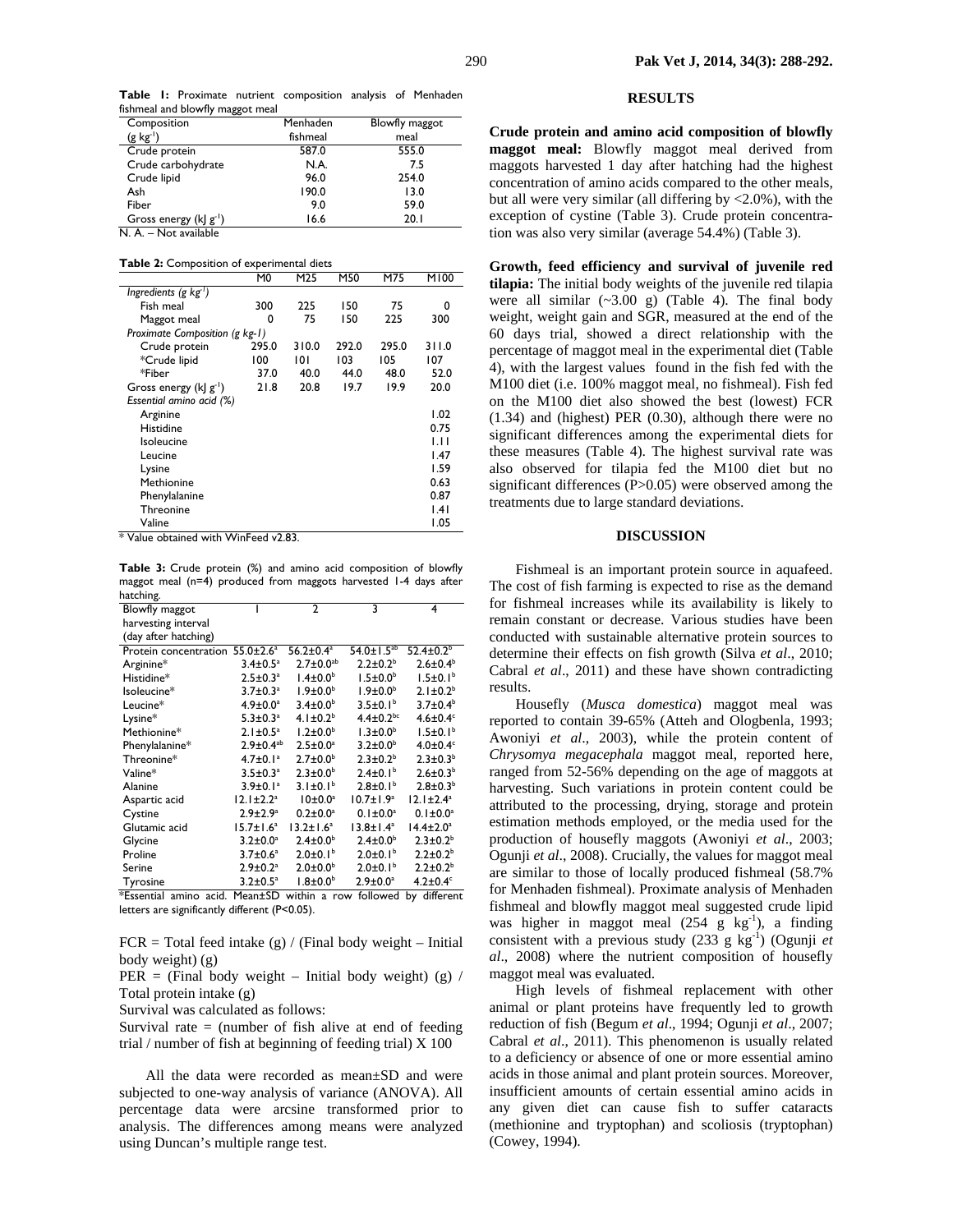**Table 4:** Body weight (BW), special growth rate (SGR), food conversion ratio (FCR) and protein efficiency ratio (PER) of red tilapia *Oreochromis* sp. after feeding with the experimental diets for 60 days and the initial body weight.

| <b>Experimental diets</b>    | M <sub>0</sub>               | M25                          | M50                            | M75                           | M100                         |
|------------------------------|------------------------------|------------------------------|--------------------------------|-------------------------------|------------------------------|
| Initial BW $(g)$             | $2.75 \pm 0.57$ <sup>a</sup> | $3.00 \pm 0.27$ <sup>a</sup> | $3.21 \pm 0.22$ <sup>a</sup>   | $3.29 \pm 0.2$ <sup>a</sup>   | $3.11 \pm 0.14$ <sup>a</sup> |
| Final BW $(g)$               | $5.64 \pm 0.93$ <sup>a</sup> | $6.34 \pm 1.71$ <sup>a</sup> | $7.47 \pm 1.44^a$              | $8.53 \pm 2.22^{ab}$          | $10.63 \pm 2.65^{\circ}$     |
| $SGR$ (% day <sup>-1</sup> ) | $1.21 \pm 0.3^a$             | $1.21 \pm 0.37$ <sup>a</sup> | $1.39 \pm 0.21$ <sup>a</sup>   | $1.55 \pm 0.34$ <sup>ab</sup> | $2.02 \pm 0.27$ <sup>b</sup> |
| <b>FCR</b>                   | $2.89 \pm 0.99$ <sup>a</sup> | $2.63 \pm 1.10^a$            | $2.08 \pm 0.35$ <sup>a</sup>   | $1.97 \pm 0.50^a$             | $1.34 \pm 0.14$ <sup>a</sup> |
| <b>PER</b>                   | $0.18 \pm 0.06^a$            | $0.17 \pm 0.06^a$            | $0.20 \pm 0.05^{\text{a}}$     | $0.21 \pm 0.07$ <sup>a</sup>  | $0.30 \pm 0.12$ <sup>a</sup> |
| Survival rate (%)            | $63.33 \pm 11.55^a$          | $60.00 \pm 10.00^a$          | $76.67 \pm 15.28$ <sup>a</sup> | $73.33 \pm 25.17^a$           | $80.00 \pm 26.46^a$          |

Mean±SD within a row followed by different letters are significantly different (P<0.05).

High levels of fishmeal replacement with housefly maggot meal have been associated with low body weight gain in both fish and chickens (Oyelese, 2007; Ogunji *et al*., 2008). Earlier studies indicated that housefly maggot meal should only partially substitute fishmeal in the diets of omnivorous fish species such as catfish and Nile tilapia (Oyelese, 2007; Ogunji *et al*., 2008). Some authors reported replacement of fishmeal with housefly maggot meal at 50% or less provided the optimum level in chicken feed (Awoniyi *et al*., 2003; Adenji, 2007). These earlier studies contrast with the present study which showed increased substitution of fishmeal by blowfly maggot meal improved the growth, survival and feed efficiency of juvenile tilapia with the total replacement diet giving the optimal results. Although palatability of the maggot meal was not directly tested, these results and our observations in the lab indicated that there was no rejection by the fish.

**Conclusion:** Blowfly maggot meal contained all the essential amino acids needed by juvenile tilapia for normal growth, and equivalent protein content to fishmeal. Diets with increased substitution of fishmeal by blowfly maggot meal improved the growth, feed efficiency and survival of juvenile tilapia with the total replacement diet giving the optimal results. Blowfly maggot larvae can be mass-produced in a short period of time (less than one week) from agricultural waste and replacement of fishmeal with blowfly maggot meal in tilapia feed should directly reduce the production costs. Further studies should be conducted to improve and refine maggot meal production and to determine the potential of maggot meal as a component feed for other commercially important fishes.

**Acknowledgement:** This study was carried out in strict accordance with the recommendations of the University of Malaya Institutional Animal Care and Use Committee who approved the protocol (Ethics No. ISB/14/08/2012/ SKW(R)). Financial support was provided from the University of Malaya (grants: PS284/2010A, RP003- 13SUS) and to K-W. Sing through a University of Malaya fellowship. Rosli Hashim, Institute of Biological Sciences, University of Malaya arranged necessary facilities. We thank Abdul Halim Abdul Rahman and Jasni Mohd Yusoff from Universiti Putra Malaysia for providing technical assistance.

#### **REFERENCES**

- Adenji AA, 2007. Effect of replacing groundnut cake with maggot meal in the diet of broilers. Int J Poult Sci, 6: 822-825.
- AOAC, 1990. Official Methods of Analysis of AOAC International. AOAC International, Maryland, USA.
- Atteh JO and S Ologbenla, 1993. Replacement of fish meal with maggot in broiler diets: Effects on performance and nutrition. Niger J Anim Prod, 20: 44-49.
- Awoniyi T, V Aletor and J Aina, 2003. Performance of broilerchickens fed on maggot meal in place of fishmeal. Int J Poult Sci, 2: 271-274.
- Begum NN, SC Chakraborty, M Zaher, MM Abdul and MV Gupta, 1994. Replacement of fishmeal by low-cost animal protein as a quality fish feed ingredient for indian major carp, *Labeo rohita*, fingerlings. J Sci Food Agric, 64: 191-197.
- Brinker A and R Reiter, 2010. Fish meal replacement by plant protein substitution and guar gum addition in trout feed, Part I: Effects on feed utilization and fish quality. Aquaculture, 310: 350-360.
- Brugère C and N Ridler, 2004. Global aquaculture outlook in the next decades: an analysis of national aquaculture production forecasts to 2030. FAO Fisheries Circular No. 1001, Rome, FAO, 47p.
- Cabral EM, M Bacelar, S Batista, M Castro-Cunha, ROA Ozório and LMP Valente, 2011. Replacement of fishmeal by increasing levels of plant protein blends in diets for Senegalese sole (*Solea senegalensis*) juveniles. Aquaculture, 322-323: 74-81.
- Cowey CB, 1994. Amino acid requirements of fish: a critical appraisal of present values. Aquaculture, 124: 1-11.
- Elnwishy N, D Sabri and F Nwonwu, 2012. The Effect of Difference in Environmental Colors on Nile Tilapia (Oreochromis niloticus) Production Efficiency. Int | Agric Biol, 14: 516-520.
- FAO, 2011. Tilapia February 2011. Available: http://www.globefish.org/ tilapia-february-2011.html, Accessed 22 July 2012.
- Gupta MVand BO Acosta, 2004. From drawing board to dining table: The success story of the GIFT project. NAGA World Fish Center Quartery, 27: 4-14.
- Hardy RW and AGJ Tacon, 2002. Fish meal production and sustainable supplies. In: Responsible Marine Aquaculture: (Stickney RR, McVey PJ, eds): CABI Publishing, Wallingford, pp: 311-325.
- Hardy RW, 2010. Utilization of plant proteins in fish diets: effects of global demand and supplies of fishmeal. Aquaculture Res, 41: 770- 776.
- Helrich K, 1990. Official Methods of Analysis of the Association of Official Analytical Chemist, 15th Ed, Arlington, VA , Washington, DC, USA, pp: 342.
- Jabir MDAR, SA Razak and S Vikineswary, 2012. Chemical composition and nutrient digestibility of super worm meal in red tilapia juvenile. Pak Vet J, 32: 489-493.
- Khan N, NA Qureshi, M Nasir, GW Vandenberg, MS Mughal, A Maqbool, MA Jabbar and N Zikria, 2012. Effect of artificial feed on sensory attributes of flesh of Indian major carps (*Labeo rohita, Catla catla* and *Cirrhinus mrigala*) fed in monoculture and polyculture systems. Pak Vet J, 32: 349-353.
- Li P, K Mai, J Trushenskiand and G Wu, 2009. New developments in fish amino acid nutrition: towrds functional and environmentally oriented aquafeeds. Amino Acids, 37: 43-53.
- Marley B, 1998. Aquaculture: Realities and potentials when getting started. SRAC Publication. 441 p.
- Millamena OM, 2002. Replacement of fish meal by animal by-product meals in a practical diet for grow-out culture of grouper *Epinephelus coioides*. Aquaculture, 204: 75-84.
- Naz S and M Javed, 2013. Growth responses of fish during chronic exposure of metal mixture under laboratory conditions. Pak Vet J, 33: 354-357.
- Ng WK, FL Liew, LP Ang and KW Wong, 2001. Potential of mealworm (*Tenebrio molitor*) as an alternative protein source in practical diets for African catfish, *Clarias gariepinus*. Aquaculture Res, 32: 273-280.
- Ogunji J, TRUA Summan, C Schulz and W Kloas, 2008. Growth performance, nutrient utilization of nile tilapia *Oreochromis niloticus*